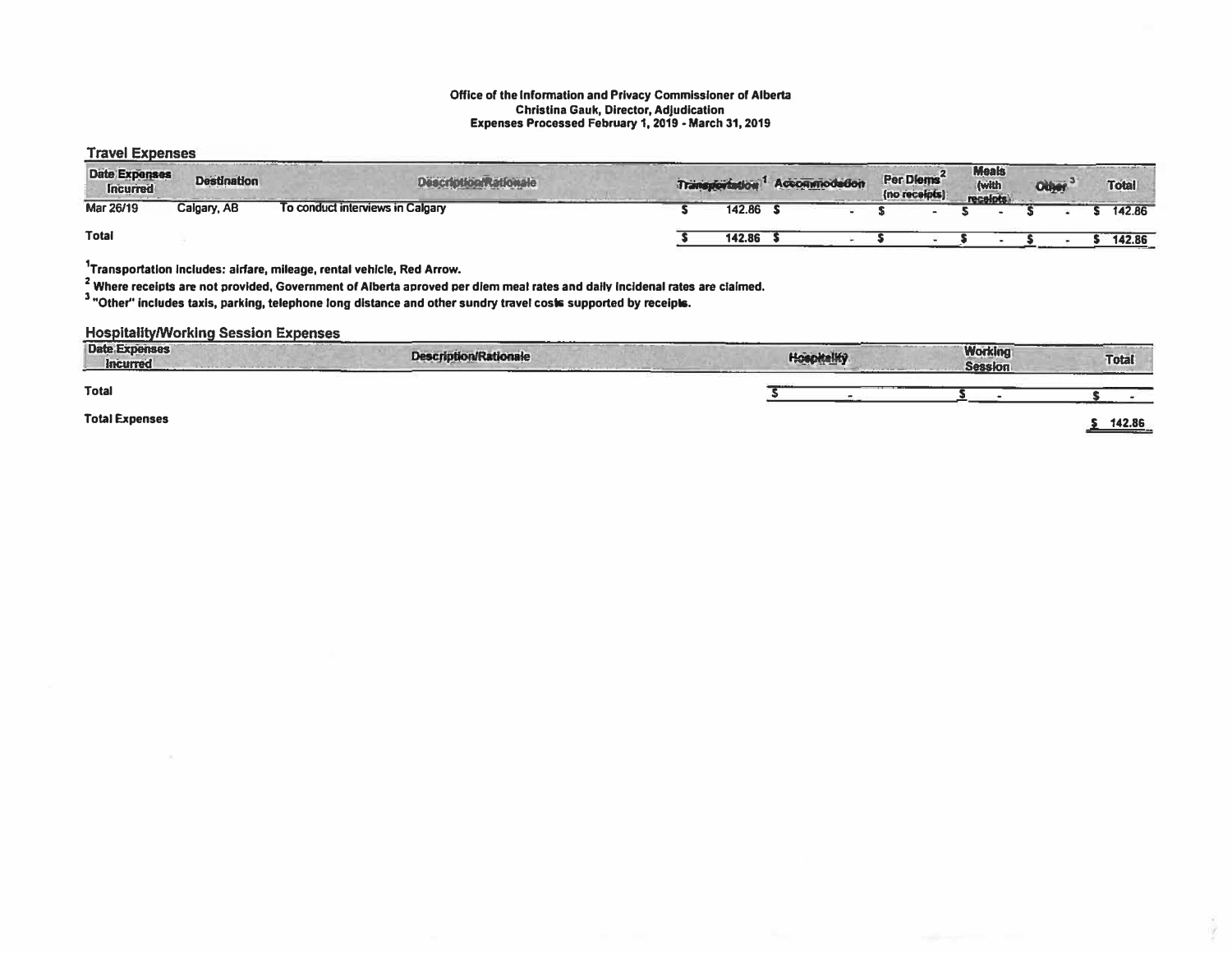### Audrey Palmer

| From:    |
|----------|
| Sent:    |
| To:      |
| Subject: |

Red Arrow Reservations <itinerary@redarrow.ca> March-21-19 11:07 AM Audrey Palmer Red Arrow Itinerary/Receipt

## ITINERARY/RECEIPT

2019-03 -2 1

# OFFICE OF INFORMATION & PRIVACY (106908) *You can reach us at:* INFORMATION & PRIVACY (106908) 410, <sup>9925</sup> - 109th STREET Corporate Sales EDMONTON, AB T5K 2J8 Attn: AUDREY PARKER

| ORDER#  | <b>ORDERED</b> | <b>CUSTOMER# P.O.</b> | <b>GROUP</b><br><b>NAME</b> | <b>DEPARTING</b> | <b>RETURNING</b> | <b>SALES</b><br><b>REP</b> | <b>SALES</b><br><b>AGENT</b> |
|---------|----------------|-----------------------|-----------------------------|------------------|------------------|----------------------------|------------------------------|
| 1929208 | 2019-03-<br>21 |                       |                             | 2019-03-26       | 2019-03-26       |                            | Website<br>User              |

Travellers:

, Gauk/Christina,  $\mathcal{A} \mathcal{H} \mathcal{A} \cdot \mathcal{B}$ 

| <b>PRODUCT DESCRIPTION</b>                                                                                                                                                                                                                    | <b>DURATION</b> | <b>OCCUPANCY</b> | QTY            | <b>PRICE/UNIT</b> | <b>BILLED</b> |
|-----------------------------------------------------------------------------------------------------------------------------------------------------------------------------------------------------------------------------------------------|-----------------|------------------|----------------|-------------------|---------------|
| <b>ECEXP 06:00.</b><br>Assigned to: 04A, 04B, 04C<br>Departs Edmonton (EDMSOUTH / New<br>Location / 5359 Calgary Trail) at 06:15 on<br>2019-03-26.<br>Arrives Calgary (CALTO / CTO 205 9<br>Ave SE) at 09:20 on 2019-03-26. (3 hrs 5<br>mins) | 3 hrs 5 mins    | Corporate 1      | $\overline{3}$ | \$71.43           |               |
| <b>CEEXP 16:30.</b><br>Assigned to: 08A, 08B, 08C<br>Departs Calgary (CALTO / CTO 2059<br>Ave SE) at 16:30 on 2019-03-26.<br>Arrives Edmonton (EDMSOUTH / New<br>Location / 5359 Calgary Trail) at 19:35 on                                   | 3 hrs 5 mins    | Corporate 1      | $\mathbf{3}$   | \$71.43           |               |